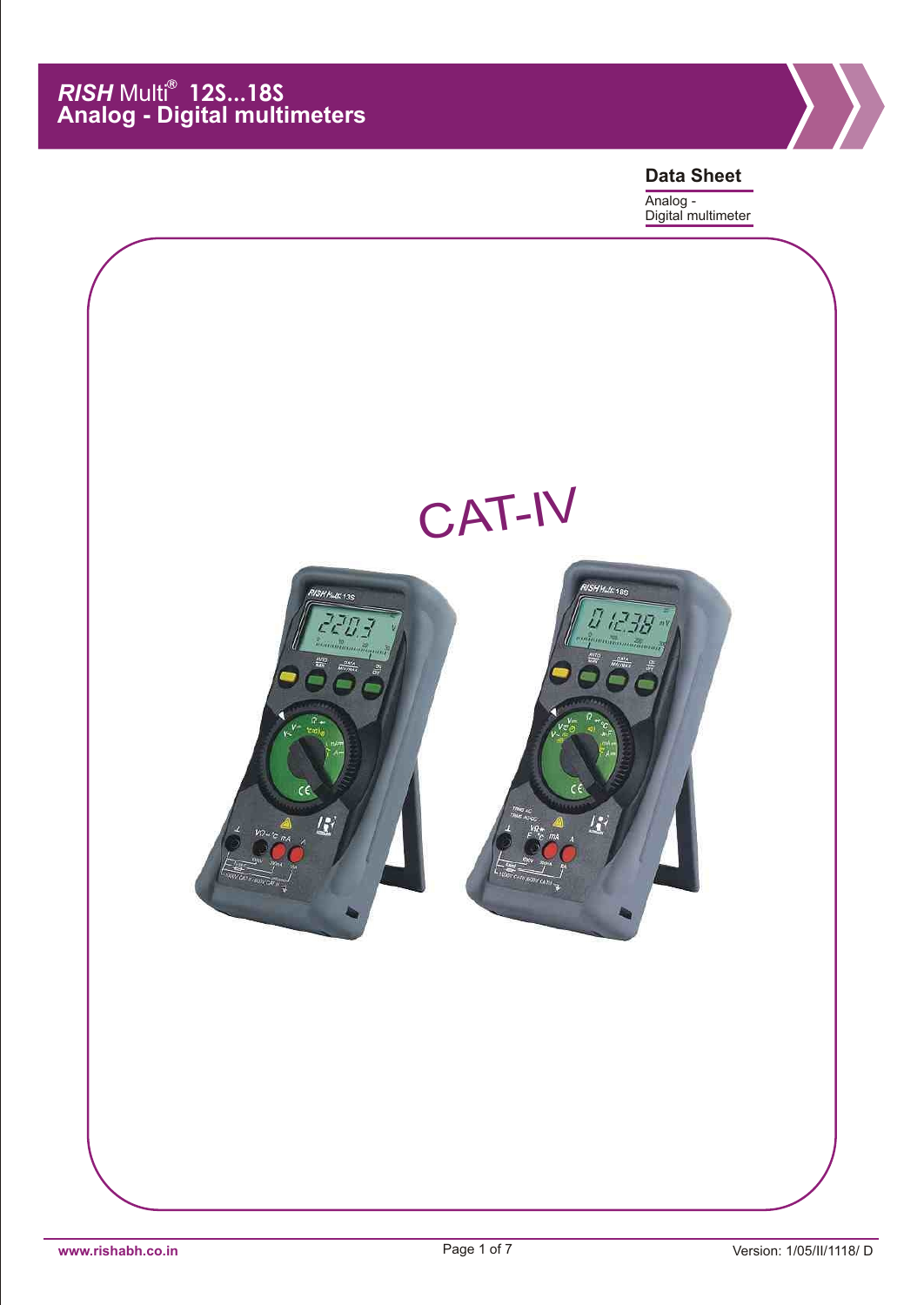# **Application**

It is Analog Digital Multimeter which measures VAC, VDC, VAC+DC,Frequency, mA DC, mA (AC+DC), Resistance, continuity, Diode, Farad, AC current measurement.

### **Product Features**

### **Automatic Terminal Blocking System (ABS)**

The automatic Terminal blocking system prevents incorrect connection of the test leads and incorrect selection of the measured quantity. This reduces danger to the user, the meter and the system to a remarkable extent.

### **Interface And Software RISH com 100**

The multimeters are fitted with a serial RS-232 C interface via which the measured values can be transmitted to a PC. These values, electrically isolated, are transmitted to the attachable interface adaptor with infrared light through the case\*

#### **MIN/MAX Value Storage**

In addition to the display of the actual measured value, the minimum or maximum value can constantly be updated and stored.

### **Indication Of Negative Values On The Analog Scale**

When measuring DC quantities, also negative values are shown on the analog scale so that variations of the measured value can be observed at the zero point.

### **Indication Of Negative Values On The Analog Scale**

The measuring principle employed permits the measurement of the root-mean-square value (TRMS) of AC quantities and mixed quantities (AC and DC) regardless of the waveform.

### **Automatic Data Hold\***

The DATA HOLD function makes it possible to hold the digitally displayed measured value. According to a patented method, it is ensured that no freak value but the actual measured value is held in the case of rapid changes in measured quantities. The held measured value appears on the digital display. The actual measured value continues to be shown on the analog scale.

#### **Autoranging / Manual Range Selection**

The measured values are selected with rotary switch. The measuring range is automatically matched to the measured value. The measuring range can also be selected manually via the AUTO/MAN push button.

#### **Continuity Test**

This permits testing for short circuit and open circuit. In addition to the display, a facility of sound signal is available.

#### **Temperature Measurement**

It is possible to use all models of RISH *multi* series, in direct connection of temperature sensor Pt 100 / Pt 1000. The meters automatically detects the type of sensors connected to it & displays directly measured temperature.

#### **Signalling in the case of a blown fuse**

The display FUSE points to a blown fuse.

#### **Power economizing circuit**

The meter disconnects automatically when the measured value remains unchanged for about 10 minutes and no operating control was operated during this time. The disconnection facility can be disabled.

### **Overload Warning**

A sound signal indication violation of the overload limits.

#### **Protective holster for rough duty**

A holster of soft rubber with tilt stand protects the meter against damage in the case of shock and drop. The rubber material makes for the meter to stand firmly even on vibrating surface.

### **Top model** *RISH* multi **18S**

The top model Rish multi 18S features a 4 3/4 digit display (31 000 digits)as well as the following additional functions : Event counter, measurement of the duration of the event, time counter (stop watch), data compare,dB measurment, wide-range capacitance measurement.

#### **Calibration**

RISH multi is automatically calibrated with respect to Fluke 5500 / Wavetek 9100. Automatic calibration is done through a developed calibration software with RS232 connection to the multimeter. Every multimeter is provided with the Test Certificate which is traceable to National / International standards. All the meters can be recalibrated at the Rishabh Instruments.

\* Protected by patent rights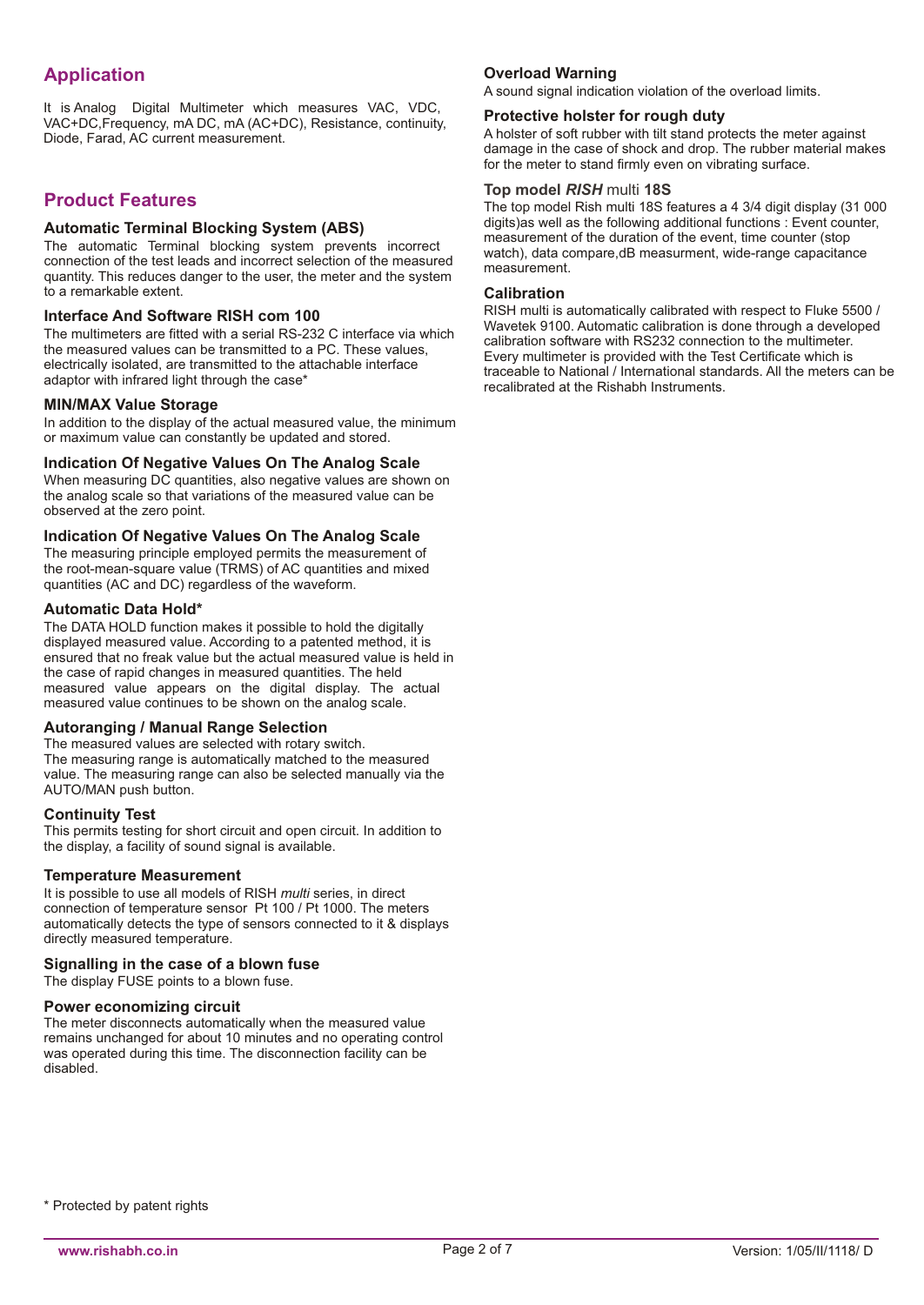### **Specifications RISH** *multi* **12S... 16S**

| Meas.<br>function    |                                    | <b>Measuring range</b> |                        |                |                        |                        | Resolution                      |                          | Input impedance                                                                       |                              | Inherent deviation of the digital display<br>$\underline{+}$ (% of meas. val. +  digits)<br>for reference condition |                                                      | 4)<br><b>Overload capacity</b>        |                                | <b>Measuring</b><br>function      |                   |                      |               |
|----------------------|------------------------------------|------------------------|------------------------|----------------|------------------------|------------------------|---------------------------------|--------------------------|---------------------------------------------------------------------------------------|------------------------------|---------------------------------------------------------------------------------------------------------------------|------------------------------------------------------|---------------------------------------|--------------------------------|-----------------------------------|-------------------|----------------------|---------------|
|                      | <b>RISHMulti</b>                   | 12S                    | <b>13S</b>             | <b>14S</b>     |                        | 15S 16S                |                                 |                          |                                                                                       |                              | 12S                                                                                                                 | <b>13S</b>                                           | <b>14S</b>                            | <b>15S</b>                     | <b>16S</b>                        | Overload<br>value | Overload<br>duration |               |
|                      | 30.00 mV                           | $\bullet$              | ٠                      | $\bullet$      | $\bullet$              | $\bullet$              | 10 µV                           |                          | $>$ 10G $\Omega$ // < 40 pF                                                           |                              |                                                                                                                     |                                                      | $0.5+3^{5}$                           |                                | $0.5+3^{5}$                       |                   |                      |               |
|                      | 300.0mV                            | ٠                      | ٠                      | ٠              | ٠                      | $\bullet$              | 100 µV                          |                          | $> 10G$ Ω// < 40 pF                                                                   |                              |                                                                                                                     |                                                      | $0.5 + 3$                             |                                | $0.5 + 3$                         |                   |                      |               |
| $V =$                | 3.000 V                            | $\bullet$              | ۰                      | $\bullet$      | $\bullet$              | $\bullet$              | 1 mV                            |                          | 11M $\Omega$ // < 40 pF                                                               |                              |                                                                                                                     |                                                      | $0.25 + 1$                            |                                | $0.1 + 1$                         | 1000 V            |                      | $\mathbf{V}$  |
|                      | 30.00 V                            | ٠                      | ٠                      | ٠              | ٠                      | $\bullet$              | 10 mV                           |                          | 10M $\Omega$ // < 40 pF                                                               |                              |                                                                                                                     |                                                      | $0.25 + 1$                            |                                | $0.1 + 1$                         |                   |                      |               |
|                      | 300.0 V                            | ٠                      | ٠                      | ٠              | ٠                      | ٠                      | 100 mV                          |                          | 10M $\Omega$ // < 40 pF                                                               |                              |                                                                                                                     |                                                      | $0.25 + 1$                            |                                | $0.1 + 1$                         |                   |                      |               |
|                      | 1000 V                             | ٠                      | ٠                      | ٠              | ۰                      | ٠                      | 1 <sub>V</sub>                  |                          | 10M $\Omega$ // < 40 pF                                                               |                              |                                                                                                                     |                                                      | $0.35 + 1$                            |                                | $0.1 + 1$                         | DC                | cont.                |               |
|                      | 3.000 V                            | ٠                      | ٠                      | ٠              | ٠                      | • <sub>1</sub>         | 1 mV                            |                          | 11M $\Omega$ // < 40 pF                                                               |                              |                                                                                                                     |                                                      |                                       |                                | $0.75 + 3$                        |                   |                      |               |
| V~                   | 30.0 V                             | ٠<br>٠                 | ٠<br>٠                 | ٠<br>٠         | ٠<br>٠                 | •1)<br>•1              | 10 mV                           |                          | 10M $\Omega$ // < 40 pF                                                               |                              |                                                                                                                     | $0.75 + 2(10300 D)$<br>$0.75 + 1$ (> 300 D)          |                                       |                                | (> 10 D)                          | AC                |                      | $V -$         |
|                      | 300.0 V<br>1000 V                  | ٠                      | ٠                      | ٠              | $\bullet$              | • <sub>1</sub>         | 100 mV<br>1 <sub>V</sub>        |                          | 10M $\Omega$ // < 40 pF<br>10M $\Omega$ // < 40 pF                                    |                              |                                                                                                                     |                                                      |                                       |                                |                                   | effective         |                      |               |
|                      |                                    |                        |                        |                |                        |                        |                                 |                          |                                                                                       |                              |                                                                                                                     | ---                                                  | ---                                   | $\sim$                         |                                   | sinusoidal        |                      |               |
|                      | 3.000 V                            |                        |                        |                |                        | $\bullet$ <sub>1</sub> | 1 mV                            |                          | 11M $\Omega$ // < 40 pF                                                               |                              | ---                                                                                                                 | $\sim$                                               | ---                                   | $\hspace{0.05cm} \cdots$       |                                   |                   |                      |               |
| V=                   | 30.00 V<br>300.0 V                 |                        |                        |                |                        | •1)<br>•1)             | 10 mV<br>100 mV                 |                          | 10M $\Omega$ // < 40 pF<br>10M $\Omega$ // < 40 pF                                    |                              | ---<br>---                                                                                                          | $\overline{\phantom{a}}$                             | ---                                   | $\overline{\phantom{a}}$       | $0.75 + 3$<br>(> 10 D)            |                   |                      | $V\equiv$     |
|                      | 1000 V                             |                        |                        |                |                        | •1)                    | 1 V                             |                          | 10M $\Omega$ // < 40 pF                                                               |                              | ---                                                                                                                 | $\overline{a}$                                       | ---                                   | $\overline{\phantom{a}}$       |                                   |                   |                      |               |
|                      |                                    |                        |                        |                |                        |                        |                                 |                          | Voltage drop. approx.                                                                 |                              |                                                                                                                     |                                                      |                                       |                                |                                   |                   |                      |               |
|                      |                                    |                        |                        |                |                        |                        |                                 | 12S                      | 13S                                                                                   |                              |                                                                                                                     |                                                      |                                       |                                |                                   |                   |                      |               |
|                      |                                    |                        |                        |                |                        |                        |                                 |                          |                                                                                       | 14S /<br>15S/16S             |                                                                                                                     |                                                      |                                       |                                |                                   |                   |                      |               |
|                      | 300.0 µA                           |                        |                        | $\bullet$      | $\bullet$              | $\bullet$              | 100 nA                          | $\hspace{0.05cm} \ldots$ |                                                                                       | 15 mV                        | ---                                                                                                                 | ---                                                  |                                       | $1.0 + 5$ (> 10D)              | $0.5 + 5$ (> 10 D)                |                   |                      |               |
|                      | 3.000 mA                           | ٠<br>٠                 | ٠<br>٠                 | ٠<br>۰         | $\bullet$<br>$\bullet$ | ٠<br>$\bullet$         | $1 \mu A$                       | 15 mV<br>150 mV          | 15 mV<br>150 mV                                                                       | 150 mV<br>650 mV             |                                                                                                                     | $1.0 + 5$ (> 10D)                                    |                                       | $1.0 + 2$<br>$1.0 + 5$ (<10 D) | $0.5 + 2$<br>$0.5 + 5$ (> 10 D)   | 0.36A             | cont.                |               |
| $A =$                | 30.00 mA<br>300.0 mA               | ٠                      | ٠                      | ٠              | $\bullet$              | $\bullet$              | $10 \mu A$<br>100 µA            | $1 \ V$                  | 1 V                                                                                   | 1 V                          |                                                                                                                     | $0.25 + 2$                                           | $1.0 + 2$                             |                                | $0.5 + 2$                         |                   |                      | $A =$         |
|                      | 3.000 A                            |                        | ٠                      | ٠              | $\bullet$              | $\bullet$              | 1 mA                            | $\hspace{0.05cm} \ldots$ | 100 mV                                                                                | 100 mV                       | ---                                                                                                                 |                                                      | $1.0 + 5$ (> 10 D)                    |                                | $1.0 + 5$ (> 10 D)                |                   |                      |               |
|                      | 10.00 A                            |                        | 16A                    | ٠              | $\bullet$              | $\bullet$              | 10 mA                           | ---                      | 300/270mV                                                                             | 270 mV                       | $\hspace{0.05cm} \ldots$                                                                                            |                                                      | $1.0 + 2$                             |                                | $1.0 + 2$                         | 7)                | 7)                   |               |
|                      | 3,000 mA                           |                        |                        | ٠              | $\bullet$              |                        |                                 | ---                      | $\overline{\phantom{a}}$                                                              | 150 mV                       | $\hspace{0.05cm} \cdots$                                                                                            | $\overline{a}$                                       | $1.5 + 2 (> 10 D)$                    |                                | $\sim$                            |                   |                      |               |
|                      | 30.00 mA                           | $\bullet$              | $\bullet$              |                |                        |                        | $1 \mu A$<br>10 JA              | 150 mV                   | 150 mV                                                                                | $\overline{a}$               | $1.5 + 2$ (> 10 D)                                                                                                  |                                                      | $\overline{\phantom{a}}$              | $\cdots$                       | $\sim$                            | 0.36A             | cont.                |               |
| А~                   | 300.0 mA                           | ٠                      | ٠                      | $\bullet$      | ۰                      |                        | 100 µA                          | $\mathbf{1}$<br>v        | $1 \quad V$                                                                           | $1 \quad V$                  |                                                                                                                     |                                                      | $1.5 + 2 (> 10D)$                     |                                | $\hspace{0.05cm} \cdots$          |                   |                      | $A -$         |
|                      | 10.00 A                            |                        | 16A                    | $\bullet$      | ۰                      |                        | 10 mA                           | $\hspace{0.05cm} \ldots$ | 300/270mV                                                                             | 270 mV                       | $\cdots$                                                                                                            |                                                      | $1.5 + 2$ (> 10 D)                    |                                | $\sim$                            | 7)                | 7)                   |               |
|                      | 30.00 $A^{2}$                      | ۰                      |                        |                |                        |                        | 10 mA                           | 150 mV                   | ---                                                                                   | ---                          | $1.5 + 2$                                                                                                           | $\overline{\phantom{a}}$                             | $\overline{\phantom{a}}$              | $\overline{a}$                 | $\cdots$                          |                   | cont.                |               |
| $\tilde{\textbf{x}}$ | 300.0 $A^{2}$                      | ۰                      |                        |                |                        |                        | 100 mA                          | 1 V                      | $\overline{\phantom{a}}$                                                              | ---                          | (> 10 D)                                                                                                            | $\hspace{0.05cm} \ldots$                             | $\overline{\phantom{a}}$              | $\cdots$                       |                                   | 0.36A             |                      | A~<br>I       |
|                      | 3.000 mA                           |                        |                        |                |                        | •1)                    | $1 \mu A$                       | $\hspace{0.05cm} \ldots$ | ---                                                                                   | $150$ mV                     | <u></u>                                                                                                             | $\overline{\phantom{a}}$                             | $\hspace{0.05cm} \ldots$              | $\hspace{0.05cm}$              | $1.5 + 4$ (> 10 D)                |                   |                      |               |
| Αē                   | 300.0 mA<br>10.00 A                |                        |                        |                |                        | •1)                    | 100 µA                          | ---                      | $\hspace{0.05cm} \cdots$                                                              | v<br>$\mathbf{1}$            | $\hspace{0.05cm}$                                                                                                   | $\cdots$                                             | $\overline{\phantom{a}}$              | $\sim$                         | $1.5 + 4$ (> 10 D)                | 12 A              | 10 min               | $A \equiv$    |
|                      |                                    |                        |                        |                |                        | •1)                    | 10 mA                           | ---                      | $\overline{\phantom{a}}$                                                              | 270 mV                       | $\hspace{0.05cm} \cdots$                                                                                            | $\overline{\phantom{a}}$                             | $\hspace{0.05cm}$                     | $\hspace{0.05cm}$              | $1.75 + 4$ (> 10 D)               |                   |                      |               |
|                      |                                    |                        |                        |                |                        |                        |                                 |                          | No-load voltage                                                                       |                              |                                                                                                                     |                                                      |                                       |                                |                                   |                   |                      |               |
|                      |                                    |                        |                        |                |                        |                        |                                 |                          |                                                                                       |                              |                                                                                                                     |                                                      | 5)                                    |                                |                                   |                   |                      |               |
|                      | 30.00 $\Omega$                     | ٠                      | $\bullet$              | $\bullet$      | $\bullet$              | $\bullet$              | 10 m $\Omega$<br>100 m $\Omega$ |                          | max. 3.2 V<br>max. 3.2 V                                                              |                              |                                                                                                                     | $0.5 + 3$                                            |                                       |                                | $0.4 + 3^{5}$<br>$0.4 + 3$        | 1000 V            |                      |               |
|                      | 300.0 $\Omega$<br>$3.000 k \Omega$ | ٠<br>$\bullet$         | $\bullet$<br>$\bullet$ | ٠<br>$\bullet$ | $\bullet$<br>$\bullet$ | $\bullet$<br>$\bullet$ | 1 $\Omega$                      |                          | max. 1.25 V                                                                           |                              |                                                                                                                     | $0.5 + 3$<br>$0.4 + 1$                               |                                       |                                | $0.2 + 1$                         |                   |                      |               |
| $\Omega$             | 30.00 k $\Omega$                   | ٠                      | ٠                      | ٠              | ۰                      | ۰                      | 10 $\Omega$                     |                          | max. 1.25 V                                                                           |                              |                                                                                                                     | $0.4 + 1$                                            |                                       |                                | $0.2 + 1$                         | DC                | 10 min               | Ω             |
|                      | 300.0 k $\Omega$                   | ٠                      | ٠                      | ٠              | ۰                      | $\bullet$              | 100 $\Omega$                    |                          | max. 1.25 V                                                                           |                              |                                                                                                                     | $0.4 + 1$                                            |                                       |                                | $0.2 + 1$                         | AC                |                      |               |
|                      | 3.000 M $\Omega$                   | $\bullet$              | $\bullet$              | $\bullet$      | $\bullet$              | $\bullet$              | 1 k $\Omega$                    |                          | max. 1.25 V                                                                           |                              |                                                                                                                     | $0.6 + 1$                                            |                                       |                                | $0.4 + 1$                         | effective         |                      |               |
|                      | 30.00 M $\Omega$                   | ٠                      | $\bullet$              | ٠              | ٠                      | $\bullet$              | 10 k $\Omega$                   |                          | max. 1.25 V                                                                           |                              |                                                                                                                     | $2.0 + 1$                                            |                                       |                                | $2.0 + 1$                         | sinusoidal        |                      |               |
| →⊢                   | $2.000 \text{ V}$                  | ٠                      | ٠                      | ٠              | ٠                      | $\bullet$              | 1 mV                            |                          | max. 3.2 V                                                                            |                              |                                                                                                                     | $0.25 + 1$                                           |                                       |                                | $0.1 + 1$                         |                   |                      | ↠             |
|                      |                                    |                        |                        |                |                        |                        |                                 |                          | <b>Discharge</b><br>resistance                                                        | $\mathsf{U}_{0\,\text{max}}$ |                                                                                                                     |                                                      |                                       |                                |                                   |                   |                      |               |
|                      | 30.00 nF                           |                        |                        |                | $\bullet$              | $\bullet$              | 10 pF                           |                          | 250 k $\Omega$                                                                        | 2.5V                         | $\hspace{0.05cm} \cdots$                                                                                            | $\sim$                                               | $\overline{\phantom{a}}$              |                                | 6)<br>$1.0 + 3$                   | 1000 V            |                      |               |
| F                    | 300.0 nF                           |                        |                        |                | ۰                      | $\bullet$              | 100 pF                          |                          | 250 k $\Omega$                                                                        | 2.5V                         | $\hspace{0.05cm} \cdots$                                                                                            | $\hspace{0.05cm} \cdots$                             | $\equiv$                              |                                | $1.0 + 3$                         | DC / AC           |                      | F             |
|                      | 3.000 IF                           |                        |                        |                | ۰                      | $\bullet$              | 1 nF                            |                          | 25 k $\Omega$                                                                         | 2.5V                         | $\overline{\phantom{a}}$                                                                                            | $\overline{a}$                                       | $\overline{\phantom{a}}$              |                                | $1.0 + 3$                         | effective         | 10 min               |               |
|                      | 30.00 IF                           |                        |                        |                | ٠                      | $\bullet$              | 10 nF                           |                          | 25 k $\Omega$                                                                         | 2.5V                         | $\hspace{0.05cm} \cdots$                                                                                            | $\sim$                                               | $\hspace{0.05cm} \ldots$              |                                | $3.0 + 3$                         | sinusoidal        |                      |               |
|                      |                                    |                        |                        |                |                        |                        |                                 | Sensor                   | $F_{min}V =$ $F_{min}V$ ~                                                             |                              |                                                                                                                     |                                                      |                                       |                                |                                   |                   |                      |               |
|                      |                                    |                        |                        |                |                        |                        |                                 |                          |                                                                                       |                              |                                                                                                                     |                                                      |                                       |                                |                                   |                   |                      |               |
|                      | 300.0 Hz                           |                        |                        |                | $\bullet$              | $\bullet$              | $0.1$ Hz                        |                          | 1 Hz                                                                                  | 45 Hz                        | $\overline{\phantom{a}}$                                                                                            | $\overline{\phantom{a}}$                             | $\overline{\phantom{a}}$<br>$-\cdots$ |                                |                                   | $\leq$ 3 kHz:     |                      |               |
| Hz                   | 3.000 kHz<br>30.00 kHz             |                        |                        |                | ٠<br>٠                 | $\bullet$<br>$\bullet$ | 1 Hz<br>10 Hz                   |                          | 1 Hz<br>10 Hz                                                                         | 45 Hz<br>45 Hz               | $\overline{\phantom{a}}$                                                                                            | $\hspace{0.05cm} \cdots$<br>$\overline{\phantom{m}}$ | ---                                   |                                | $0.5+1$ $^{\,8)}$                 | 1000V             |                      | Hz            |
|                      | 100.0 kHz                          |                        |                        |                | ۰                      | ۰                      | 100 Hz                          |                          | 100 Hz                                                                                | 100 Hz                       | $\overline{\phantom{a}}$<br>---                                                                                     | $\overline{\phantom{a}}$                             | $\overline{\phantom{a}}$              |                                |                                   | $\leq$ 30 kHz:    | cont.                |               |
|                      |                                    |                        |                        |                |                        |                        |                                 |                          |                                                                                       |                              |                                                                                                                     |                                                      |                                       |                                | 1 Hz1kHz: $\pm$ 5 D <sup>9)</sup> | 300V<br><100 kHz: |                      |               |
| $\%$                 | 2.0 98.0 %                         |                        |                        |                | ٠                      | ٠                      | 0.1%                            |                          | 1 Hz                                                                                  | ---                          | $\hspace{0.05cm} \cdots$                                                                                            | ---                                                  |                                       |                                |                                   | 30 V              |                      | $\frac{6}{6}$ |
|                      |                                    |                        |                        |                |                        |                        |                                 |                          |                                                                                       |                              |                                                                                                                     |                                                      |                                       |                                | $1Hz10kHz: \pm 5 D/kHz^{9}$       |                   |                      |               |
|                      | $-200.0$                           | ۰                      | ٠                      | $\bullet$      | ٠                      | $\bullet$              | $0.1^{\circ}$ C                 |                          | $\hspace{0.05cm} \cdots$                                                              | $\hspace{0.05cm} \ldots$     | 2 Kelvin + 5 D $^{10)}$<br>1000 V                                                                                   |                                                      |                                       |                                |                                   |                   |                      |               |
|                      | $+200.0^{\circ}$ C<br>$+200.0$     |                        |                        |                |                        |                        |                                 | Pt 100                   |                                                                                       |                              |                                                                                                                     |                                                      |                                       |                                |                                   |                   |                      |               |
| $\rm ^{o}$ C         | $+850.0^{\circ}$ C                 | $\bullet$              | $\bullet$              | $\bullet$      | $\bullet$              | $\bullet$              | $0.1^{\circ}$ C                 |                          | ---                                                                                   | $\hspace{0.05cm} \cdots$     |                                                                                                                     |                                                      | $1.0 + 5^{~\,10)}$                    |                                |                                   | DC                | 10 min               | $\rm ^{o}$ C  |
|                      | $-100.0$                           | ٠                      | ٠                      | ٠              | ٠                      | ٠                      | $0.1^{\circ}C$                  |                          | 2 Kelvin + 2 D $^{10)}$<br>AC<br>$\overline{\phantom{a}}$<br>$\hspace{0.05cm} \ldots$ |                              |                                                                                                                     |                                                      |                                       |                                |                                   |                   |                      |               |
|                      | $+200.0^{\circ}$ C<br>$+200.0$     |                        |                        |                |                        |                        |                                 | Pt 1000                  |                                                                                       |                              |                                                                                                                     |                                                      |                                       |                                |                                   | effective         |                      |               |
|                      | $+850.0^{\circ}$ C                 | ۰                      | ۰                      | $\bullet$      | ٠                      | $\bullet$              | $0.1^{\circ}$ C                 |                          | ---                                                                                   | $\overline{\phantom{a}}$     | $1.0 + 2^{10}$                                                                                                      |                                                      | sinusoidal                            |                                |                                   |                   |                      |               |

1) TRMS measurement

2) Direct display with clip-on transformer 1000:1

4) At  $0^{\circ}$ C... + 40 $^{\circ}$ C

5) With zero setting; w/o zero setting + 35 digits

6) With zero setting; w/o zero setting + 50 digits

7) RISH multi 13S (w/o 16 A fuse!) : 16A cont., 20A for 5 min; RISH multi 14S... 16S: 12A for 5 min, 16A for 30s

8) Range  $3V$   $\approx$ 

8) Range 
$$
3V \approx U_E = 1.5 V_{rms} ... 100 V_{rms}
$$
  
30 V  $\approx U_E = 15 V_{rms} ... 300 V_{rms}$ 

$$
300 \text{ V} \approx 10^{2} \text{ U}_{E} = 150 \text{ V}_{rms} \dots 1000 \text{ V}_{rms}
$$

9) On the range  $300 \text{ V} \approx U_{\text{E}} = 150 \text{ V}_{\text{rms}}$  ...  $1000 \text{ V}_{\text{rms}}$ <br>9) On the range  $3 \text{ V} \equiv \text{rectangular signal positive}$  at one end 5 ... 15 V, f = const., not 163.84 Hz or integer multiple.

10) Without sensor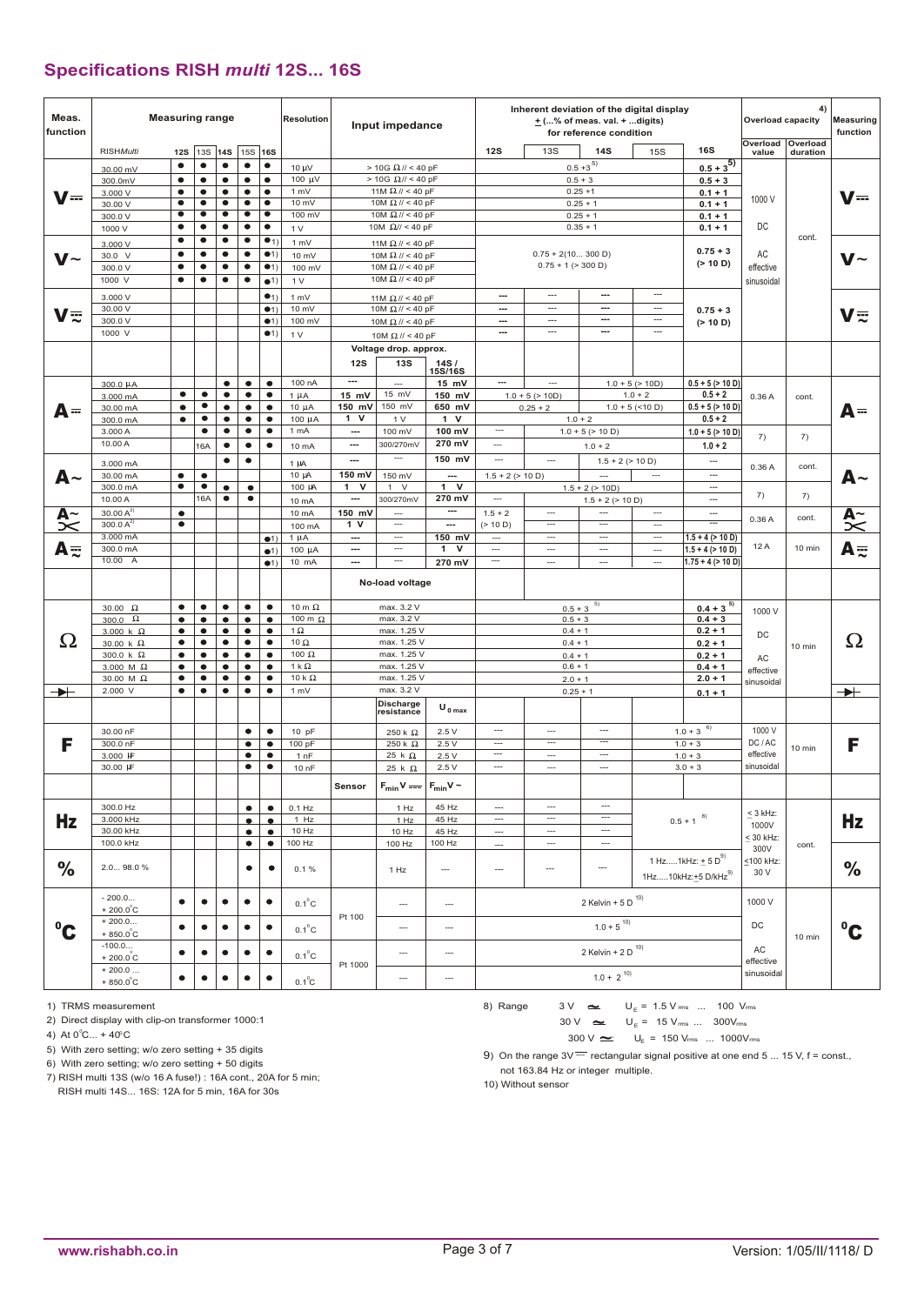# **Specifications RISH** *multi* **18S**

| Meas.                | <b>Measuring range</b>           |                                                                                | Input impedence<br><b>Resolution</b>                         |                                                                     | Inherent error of the digital display<br><u>+</u> (% of rdg.+ digits)<br>at reference conditions        | <b>Overload capacity</b>                                        | Meas.                                                                                                                 |                                             |                      |                             |  |
|----------------------|----------------------------------|--------------------------------------------------------------------------------|--------------------------------------------------------------|---------------------------------------------------------------------|---------------------------------------------------------------------------------------------------------|-----------------------------------------------------------------|-----------------------------------------------------------------------------------------------------------------------|---------------------------------------------|----------------------|-----------------------------|--|
| function             |                                  |                                                                                |                                                              | $=$                                                                 | $1)$ = 1)                                                                                               | $=$                                                             | 1)<br>$\equiv$ <sup>1)</sup>                                                                                          | Overload<br>value                           | Overload<br>duration | function                    |  |
|                      | 3.0000 V<br>30.000 V<br>300.00 V | 300.00 mV                                                                      | $10 \mu V$<br>100 $\mu$ V<br>$1 \, mV$<br>10 mV              | $>10$ G $\Omega$<br>11 M $\Omega$<br>10 M $\Omega$<br>10 M $\Omega$ | $5 M \Omega$ // < 40 pF<br>5 M $\Omega$ // < 40 pF<br>$5 M\Omega$ // < 40 pF<br>5 M $\Omega$ // < 40 pF | $0.05 + 3; 0.05 + 20$<br>$0.05 + 3$<br>$0.05 + 3$<br>$0.05 + 3$ | $1.0 + 30$ (> 600 Digit)<br>$0.5 + 30 (> 300$<br>Digit)<br>$0.5 + 30 (> 300$<br>Digit)<br>$0.5 + 30 (> 300$<br>Digit) | 1000 V<br>DC<br>AC                          | cont.                |                             |  |
| $\mathbf d\mathbf B$ | 1000.0 V                         | See table below                                                                | 100 mV                                                       | 10 M $\Omega$                                                       | 5 M $\Omega$ // < 40 pF<br>as at V~                                                                     | $0.05 + 3$                                                      | $0.5 + 30 (> 300$<br>Digit)<br>$+$ 0.5 dB <sup>4)</sup>                                                               | <b>RMS</b><br>sinusoidal                    |                      | $\mathbf d\mathbf B$        |  |
|                      |                                  |                                                                                |                                                              | Voltage drop. approx.                                               |                                                                                                         |                                                                 |                                                                                                                       |                                             |                      |                             |  |
|                      |                                  |                                                                                |                                                              | $=$                                                                 | $\equiv$ <sup>1)</sup>                                                                                  | $=$                                                             | $\equiv$ <sup>1)</sup>                                                                                                |                                             |                      |                             |  |
| mA                   |                                  | 300.00 µA<br>3.0000 mA<br>30.000 mA<br>300.00 mA                               | 10 nA<br>100 nA<br>1 $\mu$ A<br>$10 \mu A$                   | 15 mV<br>150 mV<br>30 mV<br>300 mV                                  | 15 mV<br>150 mV<br>30 mV<br>300 mV                                                                      | $0.2 + 20$<br>$0.2 + 10$<br>$0.05 + 10$<br>$0.2 + 10$           | $1.2 + 30$ (> 300 Digit)<br>$1.2 + 30$ (> 300 Digit)<br>$1.2 + 50$ (> 300 Digit)<br>$1.2 + 30$ (> 300 Digit)          | 0.36A                                       | cont.                | mA                          |  |
| А                    |                                  | 3.0000 A<br>10.000 A                                                           | 100 µA<br>$1$ mA                                             | 150 mV<br>400 mV                                                    | 150 mV<br>400 mV                                                                                        | $0.5 + 10$<br>$0.5 + 10$                                        | $1.2 + 50$ (> 300 Digit)<br>$1.2 + 30$ (> 300 Digit)                                                                  | $12A^{5)}$                                  | 5 min                | А                           |  |
|                      |                                  |                                                                                |                                                              | No-load voltage                                                     | Short circuit current                                                                                   |                                                                 |                                                                                                                       |                                             |                      |                             |  |
| <u>(2</u>            |                                  | 300.00 $\Omega$<br>3.0000 k $\Omega$<br>30.000 k $\Omega$<br>300.00 k $\Omega$ | 10 m $\Omega$<br>100 m $\Omega$<br>1 $\Omega$<br>10 $\Omega$ | max. 4.00 V<br>max. 1.25 V<br>max. 1.25 V<br>max. 1.25 V            | max. 1 mA<br>max. 100 µA<br>max. 10 µA<br>max. $1 \mu A$                                                |                                                                 | $0.1 + 6$ ; 0.1 + 30 $^{3}$<br>$0.1 + 6$<br>$0.1 + 6$<br>$0.1 + 6$                                                    | 1000 V<br>DC<br>AC                          | 1 min                | <u>( )</u><br>$\rightarrow$ |  |
| $\rightarrow$        |                                  | 3.0000 M $\Omega$<br>30.000 M $\Omega$<br>3.0000 V-                            | 100 $\Omega$<br>1k $\Omega$<br>1mV                           | max. 1.25 V<br>max. 1.25 V<br>max. 4.00 V                           | max. 0.1 µA<br>max. 0.1 µA<br>---                                                                       |                                                                 | $0.1 + 6$<br>$1.0 + 6$<br>$0.2 + 3$                                                                                   | <b>RMS</b><br>sinusoidal                    |                      |                             |  |
|                      |                                  |                                                                                |                                                              | Discharge resist.                                                   | $\mathsf{U}_{\mathsf{0max}}$                                                                            |                                                                 |                                                                                                                       |                                             |                      |                             |  |
|                      |                                  | 3.000 nF<br>30.00 nF                                                           | 1 pF<br>$10$ pF                                              | 1.5 M $\Omega$<br>1.5 M $\Omega$                                    | 4 V<br>4 V                                                                                              |                                                                 | $1.0 + 8$ ; $1.0 + 60$ <sup>3</sup><br>$1.0 + 8$ ; $1.0 + 30$ <sup>3</sup>                                            | 1000 V                                      |                      |                             |  |
| F                    |                                  | 300.0 nF<br>3.000 µF<br>30.00 µF<br>300.0 µF                                   | 100 pF<br>1 nF<br>10 nF<br>100 nF                            | 150 k $\Omega$<br>150 k $\Omega$<br>15 k $\Omega$<br>1.5 k $\Omega$ | 4 V<br>4 V<br>2V<br>2 V                                                                                 |                                                                 | $1.0 + 3$<br>$1.0 + 3$<br>$1.0 + 3$<br>$5.0 + 6$                                                                      | DC<br>AC<br><b>RMS</b>                      | 1 min                | F                           |  |
|                      |                                  | 3000 µF<br>10000 µF                                                            | $1 \mu F$<br>$10 \mu F$                                      | 1.5 k $\Omega$<br>1.5 k $\Omega$                                    | 2 V<br>2V                                                                                               |                                                                 | $5.0 + 6$<br>$5.0 + 6$                                                                                                | sinusoidal                                  |                      |                             |  |
|                      |                                  |                                                                                |                                                              |                                                                     | 6)<br>f<br>min                                                                                          |                                                                 |                                                                                                                       |                                             |                      |                             |  |
|                      |                                  | 300.00 Hz                                                                      | $0.01$ Hz<br>$0.1$ Hz                                        |                                                                     | 10 Hz<br>10 Hz                                                                                          |                                                                 |                                                                                                                       | $\leq$ 3 kHz;<br>1000 V                     |                      |                             |  |
| Hz                   | 3.0000 kHz<br>30.000 kHz         |                                                                                | $1$ Hz                                                       |                                                                     | 10 Hz                                                                                                   | $0.1 + 3^{7}$                                                   |                                                                                                                       | $\leq$ 30 kHz;<br>300 V<br>< 100 kHz        | cont.                | Hz                          |  |
|                      |                                  | 100.00 kHz<br>$-200.0$                                                         | $10$ Hz                                                      |                                                                     | 100 Hz                                                                                                  |                                                                 |                                                                                                                       | 30 V                                        |                      |                             |  |
|                      | Pt<br>100                        | + 100.0 °C<br>$+100.0$<br>$+850.0 °C$                                          | 0.1 °C<br>0.1 °C                                             | -<br>$\overline{\phantom{0}}$                                       | $\overline{\phantom{m}}$<br>$\qquad \qquad -$                                                           |                                                                 | 0.5 Kelvin + $3^{8)}$<br>$0.5+3^{8)}$                                                                                 | 1000 V<br>DC<br>AC<br>1 min.<br>rms<br>sine |                      |                             |  |
| $\mathbf{C}$         |                                  | $-100.0$<br>+ 100.0 °C                                                         | 0.1 °C                                                       | $\qquad \qquad -$                                                   |                                                                                                         |                                                                 | 0.5 Kelvin + $3^{8)}$                                                                                                 |                                             |                      | $^{\circ}$ C                |  |
|                      | Pt<br>1000                       | $+100.0$<br>+ 850.0 °C                                                         | 0.1 °C                                                       | $\qquad \qquad -$                                                   | $\qquad \qquad -$                                                                                       |                                                                 | $0.5+3^{8)}$                                                                                                          |                                             |                      |                             |  |

#### **dB ranges**

| Measuring ranges   | Display span at reference voltage Display span at reference voltage |                                                 |
|--------------------|---------------------------------------------------------------------|-------------------------------------------------|
|                    | $U = 0.775 V$                                                       | $U_{ref} (V)$                                   |
| 300 mV $\sim$      | $-48$ dB $-8$ dB                                                    | $-40$ dB $+110$ dB                              |
| $3 \text{ V}$      | $-38$ dB $+12$ dB                                                   | $-60$ dB $+ 100$ dB                             |
| 30 V~              | $-18$ dB $+32$ dB                                                   | $-80$ dB $+80$ dB                               |
| $300 \text{ V}$ ~  | $+ 2$ dB $+ 52$ dB                                                  | $-100$ dB $+60$ dB                              |
| $1000 \text{ V}$ ~ | $+22$ dB $+63$ dB                                                   | $-110$ dB $+40$ dB                              |
|                    | Display $(dB) =$                                                    | Display $(dB) =$                                |
|                    | 20 lg U <sub>v</sub> (V) / 0.775 V                                  | 20 Ig U <sub>s</sub> (V) / U <sub>ref</sub> (V) |

1) TRMS measurement

values < 100 digit (<500 digit for measuring range 300mV)

will be supressed

2) At - 10 °C... + 40 °C

3) With zero adjuster; without zero adjuster 4) At a resolution of 0.01 dB

5) 16 A for 30s 6) Lowest measurable frequency with a sinusoidal measuring signal which is symmetrical to zero

7) Range  $3 \vee \frac{1}{2}$ : U<sub>e</sub> =  $1 \vee$ <sub>eff/rms</sub> ... 10 V<sub>eff/rms</sub>  $30 \text{ V}$  $\frac{1}{20}$  : U<sub>e</sub> = 10V<sub>eff/rms</sub> ... 100 V<sub>eff/rms</sub>

8) Without sensor  $300 \text{ V}$   $\frac{1}{20}$  : U <sub>e</sub> = 100V eff/rms  $\cdots$  1000 V eff/rms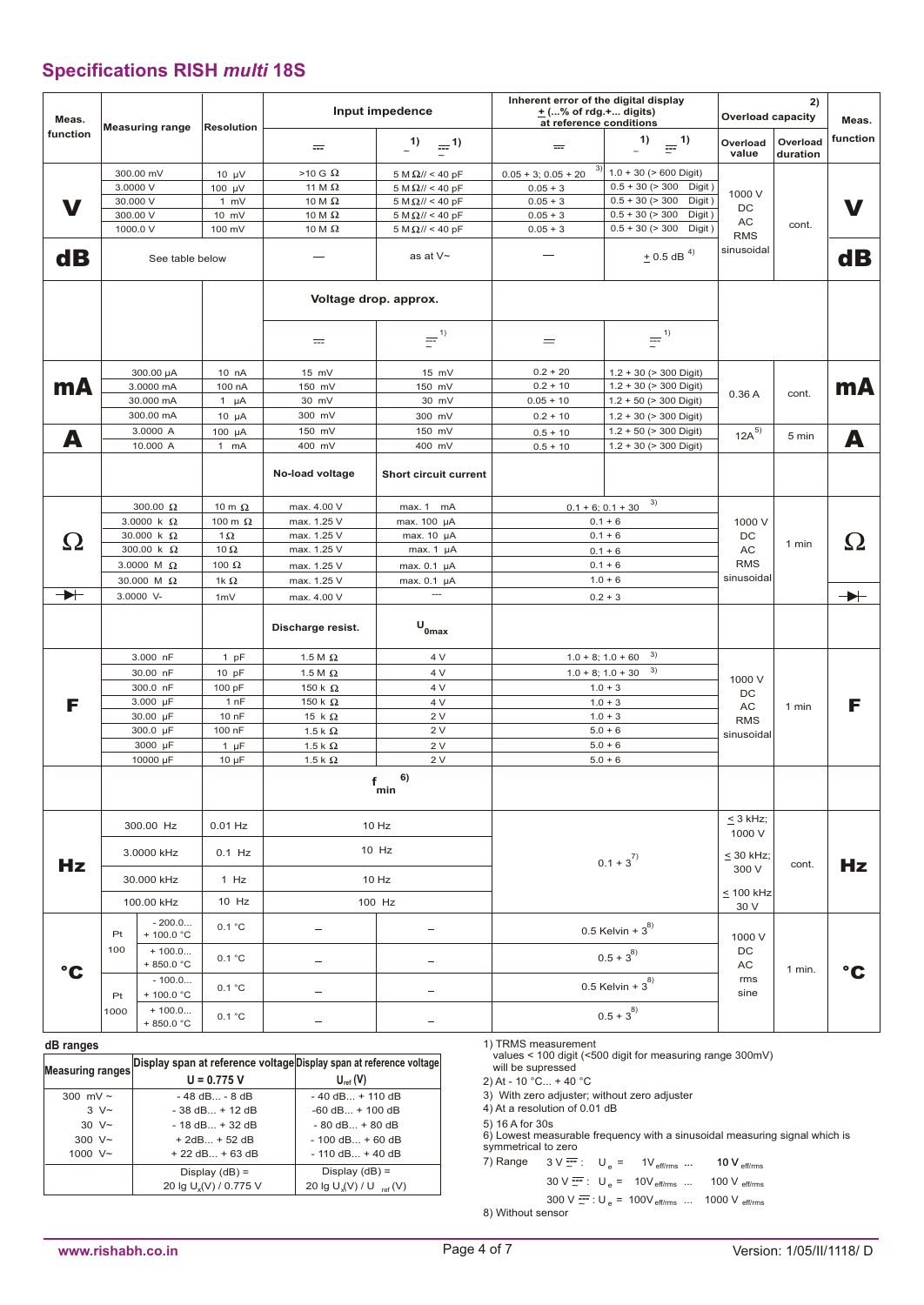### **Reference conditionsMeasuring current with diode test and / or continuity test 18S**

Ambient temperature  $+23Co + 2K$ <br>Relative humidity  $45\%...55\%$ Relative humidity  $45\%...55\%$ <br>Frequency of the  $45$  Hz... 65 Hz Frequency of the measured quantity Waveform of the Sinusoidal measured quantity Battery voltage  $8V + 0.1 V$ 

## **Measuring voltage with resistance measurement 12S ... 16S**



Voltage Ux across the resistance  $R<sub>x</sub>$ to be measured as a function of measuring range and display.

## **Measuring voltage with resistance measurement 18S**



Voltage Ux across the resistance R<sub>x</sub> to be measured as a function of measuring range and display.

### **Measuring current with diode test and / or continuity test 12S ... 16S**



Measuring current I<sup>x</sup> as a function of the displayed voltage U<sup>x</sup> on the device under test.

## **Measuring current with diode test and / or continuity test 18S**



Measuring current I<sup>x</sup> as a function of the displayed voltage U<sup>x</sup> on the device under test.

### **Influence quantities and variations for 12S... 16S**

| Influence<br>quantity                                                                                                                                                                                                                                                                                                                                                                                                | Influence range            | Measured quantity /<br>measuring range        | $+$ (% of meas. val. + digits)<br>12S | Variation<br>$14S$ $15S$ | 1)<br><b>16S</b> |  |
|----------------------------------------------------------------------------------------------------------------------------------------------------------------------------------------------------------------------------------------------------------------------------------------------------------------------------------------------------------------------------------------------------------------------|----------------------------|-----------------------------------------------|---------------------------------------|--------------------------|------------------|--|
|                                                                                                                                                                                                                                                                                                                                                                                                                      |                            | 30/300 mV =                                   | $1.0 + 3$                             |                          | $1.0 + 1$        |  |
|                                                                                                                                                                                                                                                                                                                                                                                                                      |                            | $=$<br>3 300 V                                | $0.15 + 1$                            |                          | $0.1 + 1$        |  |
|                                                                                                                                                                                                                                                                                                                                                                                                                      |                            | $1000 \, \text{V}$ =                          | $0.2 + 1$                             | $0.1 + 1$                |                  |  |
|                                                                                                                                                                                                                                                                                                                                                                                                                      |                            | $V \sim$                                      | $0.4 + 2$                             | $0.3 + 2$                |                  |  |
|                                                                                                                                                                                                                                                                                                                                                                                                                      |                            | 2)<br>300 µ A<br>300 mA $\equiv$              | $0.5 + 1$                             |                          | $0.15 + 1$       |  |
|                                                                                                                                                                                                                                                                                                                                                                                                                      | $0 °C + 21 °C$             | $3A/10(16)A =$                                | $0.5 + 1$                             |                          |                  |  |
|                                                                                                                                                                                                                                                                                                                                                                                                                      | and                        | $A \sim$                                      | $0.75 + 1$                            |                          | $0.75 + 3$       |  |
| Temperature                                                                                                                                                                                                                                                                                                                                                                                                          | +25 °C + 40 °C             | $\frac{30}{2}$ $\Omega^{\frac{2}{2}}$         |                                       | $0.15 + 2$               |                  |  |
|                                                                                                                                                                                                                                                                                                                                                                                                                      |                            | $300 \Omega$                                  | $0.25 + 2$                            |                          | $0.15 + 2$       |  |
|                                                                                                                                                                                                                                                                                                                                                                                                                      |                            | $3k\Omega3M\Omega$                            | $0.15 + 1$                            |                          | $0.1 + 1$        |  |
|                                                                                                                                                                                                                                                                                                                                                                                                                      |                            | 30 M Ω                                        | $1.0 + 1$                             |                          | $0.6 + 1$        |  |
|                                                                                                                                                                                                                                                                                                                                                                                                                      |                            | 30 nF $^{2)}$ 3 µF                            | ---                                   | $0.5 + 2$                |                  |  |
|                                                                                                                                                                                                                                                                                                                                                                                                                      |                            | 30 µF                                         |                                       | $2.0 + 2$                |                  |  |
|                                                                                                                                                                                                                                                                                                                                                                                                                      |                            | Hz                                            | ---                                   | $0.5 + 1$                |                  |  |
|                                                                                                                                                                                                                                                                                                                                                                                                                      |                            | $\%$                                          | ---                                   | $+5D$                    |                  |  |
|                                                                                                                                                                                                                                                                                                                                                                                                                      |                            | $-200 + 200 °C$                               |                                       | $0.5 K + 2$              |                  |  |
|                                                                                                                                                                                                                                                                                                                                                                                                                      |                            | $+200+850 °C$                                 |                                       | $0.5 + 2$                |                  |  |
|                                                                                                                                                                                                                                                                                                                                                                                                                      | 15 Hz < 30 Hz              |                                               | ---                                   | $\overline{a}$           | $1.0 + 3$        |  |
|                                                                                                                                                                                                                                                                                                                                                                                                                      | 30 Hz < 45 Hz              | $3300V -$                                     | $-$                                   |                          | $0.5 + 3$        |  |
|                                                                                                                                                                                                                                                                                                                                                                                                                      | > 65 Hz 400Hz              |                                               | $2.0 + 3$                             |                          | $0.5 + 3$        |  |
|                                                                                                                                                                                                                                                                                                                                                                                                                      | > 400 Hz 1 kHz             |                                               | $2.0 + 3$                             |                          | $1.0 + 3$        |  |
|                                                                                                                                                                                                                                                                                                                                                                                                                      | > 1kHz 20 kHz              |                                               |                                       |                          | $2.0 + 3$        |  |
| Frequency of                                                                                                                                                                                                                                                                                                                                                                                                         | 15 Hz < 30 Hz              |                                               | ---                                   |                          | $1.0 + 3$        |  |
| the measured                                                                                                                                                                                                                                                                                                                                                                                                         | 30 Hz < 45 Hz              | 1000 V ~                                      | ---                                   |                          | $0.5 + 3$        |  |
| quantity                                                                                                                                                                                                                                                                                                                                                                                                             | > 65 Hz 1kHz               |                                               | $3.0 + 3$                             |                          | $2.0 + 3$        |  |
|                                                                                                                                                                                                                                                                                                                                                                                                                      | 15 Hz < 30 Hz              |                                               | $\sim$                                |                          | $1.0 + 3$        |  |
|                                                                                                                                                                                                                                                                                                                                                                                                                      | 30 Hz <45 Hz               | $A^{\sim}$                                    | $---$<br>$2.0 + 3$                    |                          | $0.5 + 3$        |  |
|                                                                                                                                                                                                                                                                                                                                                                                                                      | > 65 Hz 1kHz               |                                               |                                       |                          | $3.0 + 3$        |  |
|                                                                                                                                                                                                                                                                                                                                                                                                                      |                            |                                               |                                       |                          | ±1%              |  |
|                                                                                                                                                                                                                                                                                                                                                                                                                      | Crest<br>1 3<br>factor CF  | $V \sim \frac{4}{4}$ , $A \sim \frac{4}{4}$   | ---                                   |                          | of rdg.          |  |
|                                                                                                                                                                                                                                                                                                                                                                                                                      | > 35                       |                                               | ---                                   |                          | ± 3 %            |  |
|                                                                                                                                                                                                                                                                                                                                                                                                                      |                            |                                               |                                       |                          | of rdg.          |  |
| The permissible crest factor CF of the AC quantity to be measured<br>is a function of the displayed value :<br>Waveform of<br>the measured<br>quantity<br>CF <sup>4</sup><br>CF 4<br>Voltage measurement<br>Current measurement<br>$5^{\circ}$<br>5.<br>$4 \cdot$<br>$\overline{4}$<br>3<br>з.<br>$2$ .<br>$2 \cdot$<br>$1$ .<br>$\mathbf 1$<br>$\Omega$<br>0<br>0<br>1000 V<br>0<br>1000<br>500 V<br>3000 D<br>2000 |                            |                                               |                                       |                          |                  |  |
| <b>Influence</b><br>quantity                                                                                                                                                                                                                                                                                                                                                                                         | Influence range            | <b>Measured quantity /</b><br>measuring range |                                       | Variation<br>12S 16S     |                  |  |
|                                                                                                                                                                                                                                                                                                                                                                                                                      |                            | $V =$                                         |                                       | $+2D$                    |                  |  |
|                                                                                                                                                                                                                                                                                                                                                                                                                      | $-1$ <sup>5)</sup> < 7.9 V | $V \sim$                                      |                                       | ±4D                      |                  |  |
|                                                                                                                                                                                                                                                                                                                                                                                                                      |                            | $A =$                                         |                                       | $+4D$                    |                  |  |

 $A =$  $+ 4 D$  $> 8.1$  V... 10.0 V Battery voltage  $A~$  $+ 6 D$  $30 \Omega / 300 \Omega / ^{\circ}C$  $± 4 D$  $3 k \Omega ... 30 M \Omega$  $+ 3 D$  $\frac{1}{\pm 1}$  D  $nF$ ,  $nF$  $\pm$  1 D Hz  $\frac{9}{6}$ + 1 D  $V \simeq$ 75 %  $A \simeq$ Relative humidity 3 days  $\bar{\Omega}$ 1x Intrinsic error F Meter off Hz % DATA °C  $+ 1 D$ MIN / MAX  $V =$ , A  $\simeq$  $+ 2D$ 

1 With temperature; Error data is per 10 K change in temperature. With frequency; Error data is valid from a display of 300 digits.

2 With zero setting

- 3 With unknown waveform (crest factor CF > 2), the
- measurement must be made with manual range selection.
- 4 Except for sinusoidal waveform
- 5 From the time the symbol " $+$ " appears.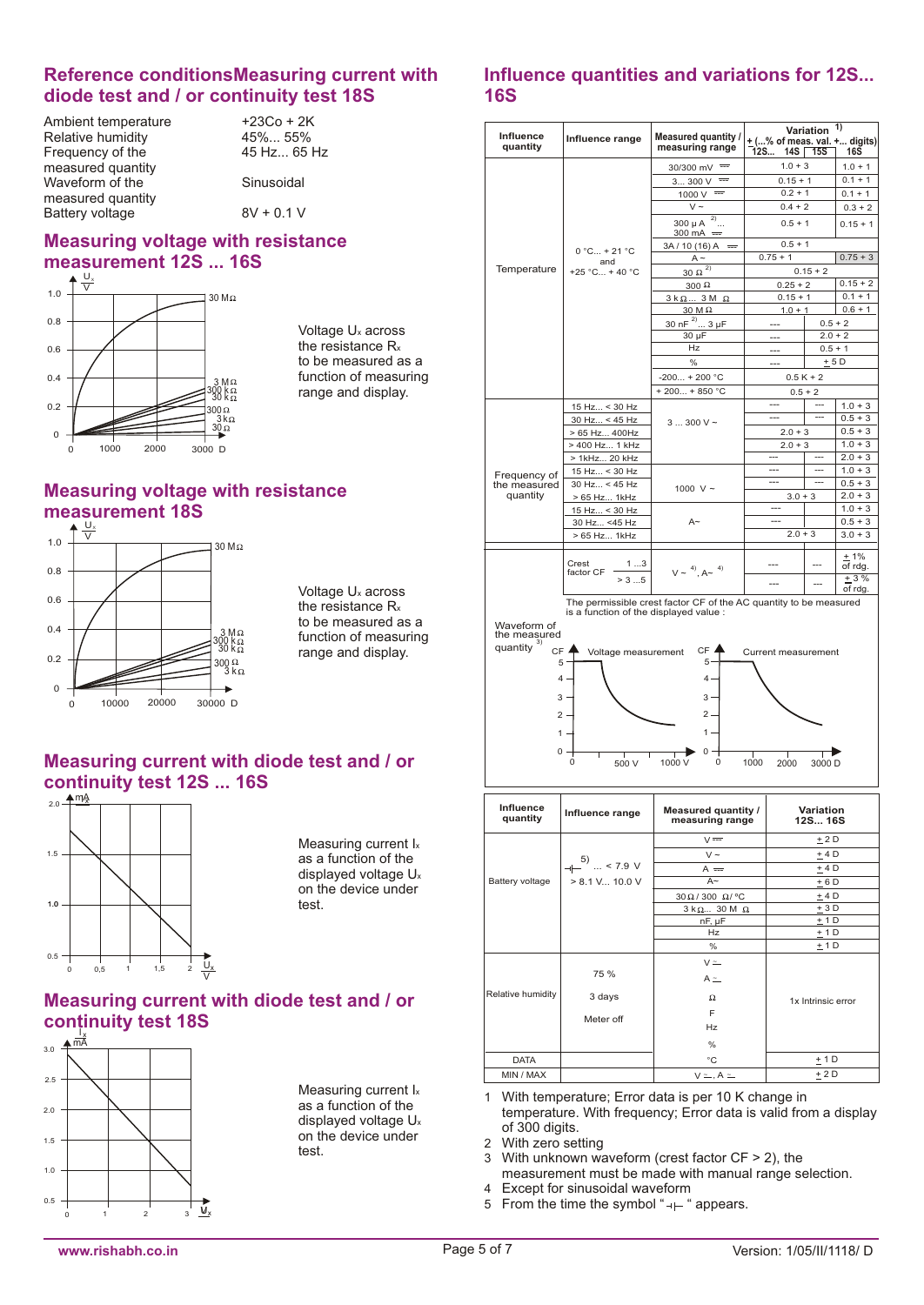# **Influence quantities and variations for 18S**

| <b>Influence</b><br>quantity | Influence range         | <b>Measured quantity /</b><br>measuring range <sup>1)</sup> | Variation <sup>2)</sup><br>$\pm$ (% of meas. val. + digits) |
|------------------------------|-------------------------|-------------------------------------------------------------|-------------------------------------------------------------|
|                              |                         | $V =$                                                       | $0.05 + 3$                                                  |
|                              |                         | $V \sim V \equiv$                                           | $0.2 + 30$                                                  |
|                              |                         | 300 µA / 3 mA                                               | $0.2 + 3$                                                   |
|                              |                         | $30 \text{ mA} =$                                           | $0.1 + 3$                                                   |
|                              |                         | 300 mA 10 A=                                                | $0.2 + 3$                                                   |
|                              |                         | 300 µA 300 mA <sup>---</sup>                                | $0.3 + 30$                                                  |
|                              | $-10$ °C + 21 °C<br>and | $3A/10A =$                                                  | $0.5 + 30$                                                  |
| Temperature                  | +25 °C + 40 °C          | $300 \Omega$                                                | $0.1 + 5$                                                   |
|                              |                         | $3k\Omega$ 3 M $\Omega$                                     | $0.1 + 3$                                                   |
|                              |                         | 30 M Ω                                                      | $0.6 + 3$                                                   |
|                              |                         | 30 nF 3 µF                                                  | $0.5 + 3$                                                   |
|                              |                         | 30 µF                                                       | $2.0 + 3$                                                   |
|                              |                         | Hz                                                          | $0.1 + 3$                                                   |
|                              |                         | $-200 + 100 °C$                                             | $0.5$ Kelvin + 2 D                                          |
|                              |                         | $+100 + 850 °C$                                             | $0.5 + 2$                                                   |
|                              |                         |                                                             |                                                             |
|                              | 15 Hz < 45 Hz           | 300 mV $\sim$                                               | $1.0 + 20$                                                  |
|                              | 65 Hz < 200 Hz          |                                                             | $1.4 + 20$                                                  |
|                              | > 15 Hz< 30 Hz          |                                                             | $1.0 + 20$                                                  |
|                              | $> 30$ Hz < 45Hz        |                                                             | $0.5 + 20$                                                  |
|                              | > 65 Hz 400 Hz          | $3300V -$                                                   | $0.5 + 20$                                                  |
| Frequency of                 | > 400 Hz 1 kHz          |                                                             | $1.0 + 20$                                                  |
| the measured<br>quantity     | > 1 k Hz 20 kHz         |                                                             | $2.0 + 20$                                                  |
|                              | 15 Hz < 30 Hz           |                                                             | $1.0 + 20$                                                  |
|                              | 30 Hz < 45 Hz           | 1000 V $\sim$                                               | $0.5 + 20$                                                  |
|                              | > 65 Hz 1 kHz           |                                                             | $2.0 + 20$                                                  |
|                              | 15 Hz < 45 Hz           |                                                             | $1.0 + 20$                                                  |
|                              | $>65$ Hz 1kHz           | $A\sim$                                                     | $1.0 + 20$                                                  |
|                              | Crest<br>13             |                                                             | $± 1\%$ of rdg.                                             |
|                              | factor CF<br>> 35       | $V \sim \frac{4}{7}$ , A $\sim \frac{4}{7}$                 | $+3%$ of rdg.                                               |

st factor CF of the AC quantity to be measured The permissible crest factor  $C_F$  or trise a function of the displayed value :



| Influence<br>quantity | Influence range  | Measured quantity /<br>measuring range      | Variation              |  |  |
|-----------------------|------------------|---------------------------------------------|------------------------|--|--|
|                       |                  | $V =$                                       | $+6D$                  |  |  |
|                       |                  | $V \sim$                                    | $+30D$                 |  |  |
|                       | $-1$ 5)  < 7.9 V | $A =$                                       | $+30D$                 |  |  |
| Battery voltage       | $> 8.1$ V 10.0 V | $A -$                                       | $+$ (1% of rdg. + 10D) |  |  |
|                       |                  | Ω                                           | $+10D$                 |  |  |
|                       |                  | 3 nF 30 µF                                  | $+10D$                 |  |  |
|                       |                  | Hz                                          | $+6D$                  |  |  |
|                       |                  | °C                                          | $+5D$                  |  |  |
|                       |                  |                                             |                        |  |  |
| Relative humidity     | 75 %<br>3 days   | V, dB, A, $\Omega$<br>F, Hz<br>$^{\circ}$ C | 1x inherent deviation  |  |  |
|                       | Meter off        |                                             |                        |  |  |
|                       |                  | V, dB, A, $\Omega$ , Hz                     | $+20D$                 |  |  |
| <b>DATA</b>           |                  | F                                           | $+2D$                  |  |  |
| MIN / MAX             |                  | V, dB, A, $\Omega$ , Hz                     | $+10D$                 |  |  |
|                       |                  | $^{\circ}$ C, F                             | ± 1D                   |  |  |

1 With zero setting

- 2 With temperature; Error data is per 10 K change in temperature. With frequency; Error data is valid from a display of 10% of the measuring range.
- 3 With unknown waveform (crest factor CF > 2), the measurement must be made with manual range selection.
- 4 Except for sinusoidal waveform
- 5 From the time the symbol " $\neg$  " appears.

# **Display**

LCD field (65 mm x 30 mm) with analog indication and digital display and with annunciators for unit of measurement, function and various special functions.

47 mm on all other ranges

0…30 with 30 scale divisions

7 segment numerals / 15mm

7-segment numerals/12 mm

3 ¾ digit △ 3100 counts Rish multi 18S:

4  $\frac{3}{4}$  digit  $\triangle$  31000 counts<br>"OL" is shown

When positive pole to " $\perp$ "<br>2 readings/s,

On  $\Omega$  and C:1 reading/s

divisions on  $\frac{1}{1}$ ,

20 readings/s. On  $\Omega$  10 readings/s

Rish multi 18S:

"-" sign is shown,

on all other ranges

### **Analog**

Indication LCD scale with pointer<br>Scale length 55 mm on V --- and A - $\frac{1}{2}$  Scale length  $\frac{1}{2}$  and A  $\frac{1}{2}$ ; Scale length  $\frac{1}{2}$  and A  $\frac{1}{2}$ ;

Scaling  $\overline{+}5...0...+30$  with 35 scale

Polarity indication With automatic reversal Overrange indication By triangle<br>
Sampling rate 20 readings

# **Digital**

Display/ Rish multi 12S... 16S, height of numerals  $\frac{7}{5}$  regment numerals /

Number of counts Rish multi 12S...16S,

Overange display<br>Polarity display

Sampling rate

# **Display RISH multi 12S... 16S**



## **Display RISH multi 18S**



- 1 Display with low battery voltage
- 2 Display with sound signal on
- 3 Symbol for "CONTINUOUSLY ON"<br>4 Digital display with indication of dec
- Digital display with indication of decimal point and polarity
- 5 Display with manual range selection as well as with data and MIN/MAX hold
- 6 Display of the selected function<br>7 Display of the unit of measurem
- Display of the unit of measurement
- 8 Display with overrange
- 9 Pointer for analog indication
- 10 Scale for analog indication
- 11 Indication that negative analog range is exceeded
- 12 Display of the unit 0C when measuring temperature
- 13 Display with time counter switched on